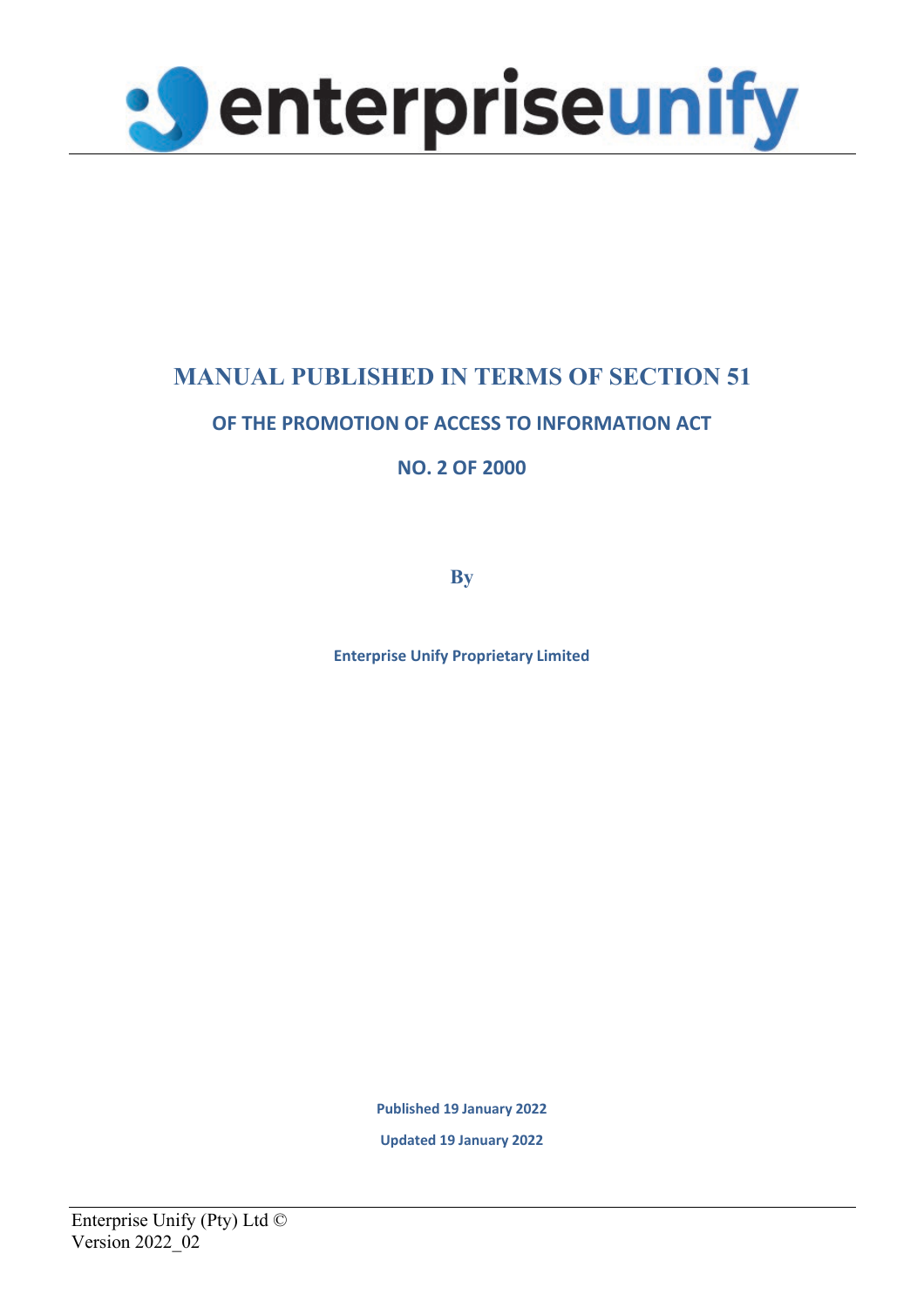

# **SECTION 51 MANUAL FOR**

## **ENTERPRISE UNIFY PROPRIETARY LIMITED**

## **COMPANY**

Enterprise Unify Proprietary Limited, registration number 2017/035127/07 is a private body as defined in the Promotion of Access to Information Act 2 of 2000 ("**Act**"). This manual has been compiled in relation to Enterprise Unify Proprietary Limited.

The motivation for the Act is to be found in the Constitution of South Africa. The Constitution provides that everyone has a right of access to information held –

- by the state, where no reason for access to the information needs to be established (section  $32(1)(a)$  of the Constitution) or,
- by a private body, if the requestor requires a record for the exercise or protection of any right (section 32(1)(b) of the Constitution).

The Constitution further requires that legislation be enacted to give effect to the provision of section 32. The Act has been enacted to meet this requirement.

In terms of the Act any person has a right of access to a record held by or under the control of a private body if the  $\text{mod}-$ 

- is required for the exercise or protection of any right;
- the requestor has complied with all the procedural requirements of the Act; and
- the private body is not entitled to refuse access to the record requested in terms of the grounds of refusal established in the Act.

The grounds for refusal are –

- mandatory protection of the privacy of a third party who is a natural person (human being);
- mandatory protection of commercial information of a third party;
- mandatory protection of certain confidential information of a third party;
- mandatory protection of the safety of individuals, and the protection of property;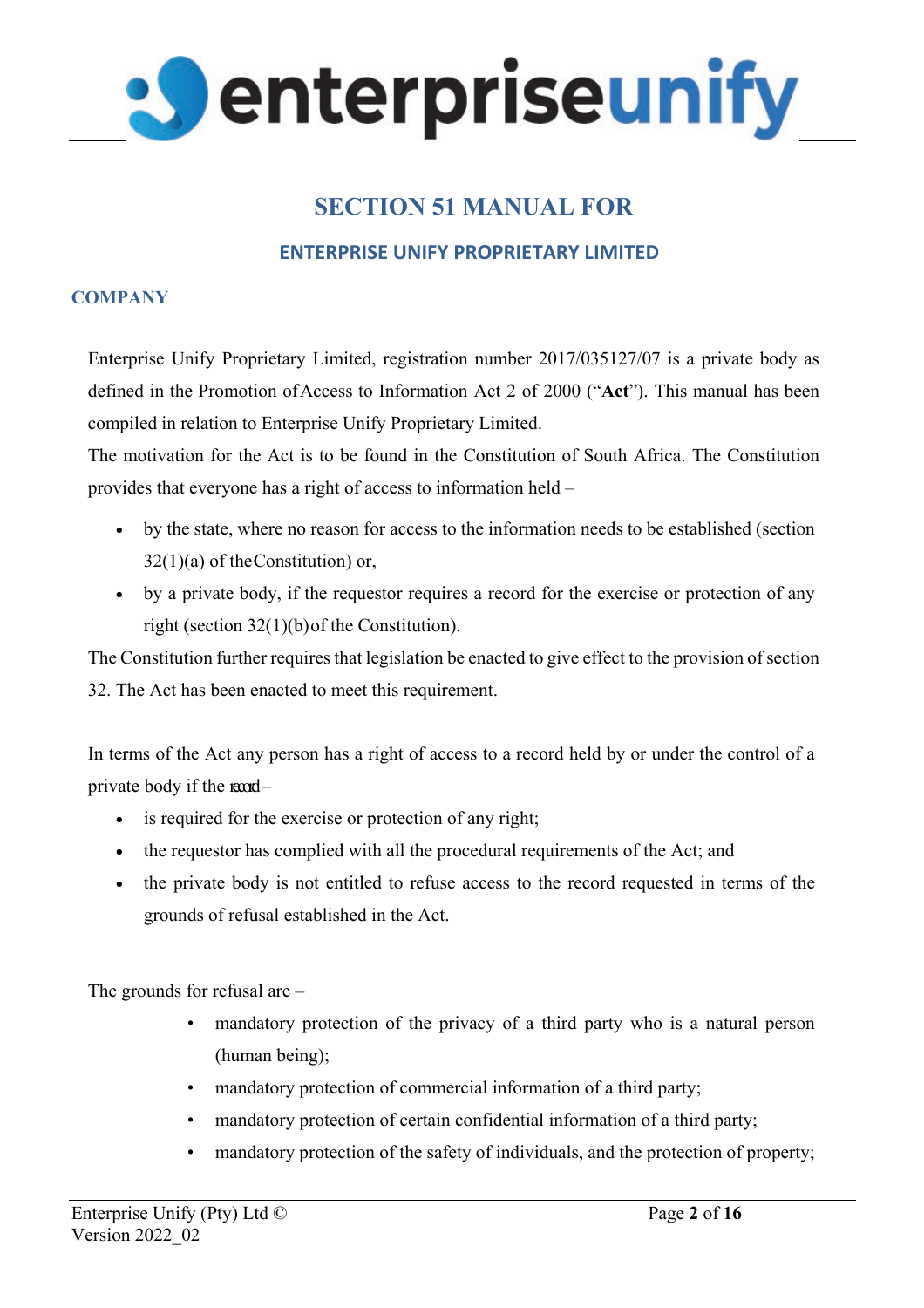

- mandatory protection of records privileged from production in legal proceedings;
- commercial information of a private body;
- mandatory protection of research information of a third party and of a private body.

The first issue to confirm is whether the request is procedurally correct. This will be facilitated by properly and fully completing the information required in the "Request for Access to a Record". If assistance is required, the information officer will render all reasonable assistance to a requester in complying with the procedures set out in the Act. He/she will also require that the requester is properly identified and that the applicable fee and, if applicable a deposit, has been paid. Only after these requirements have been satisfied will the 30 (thirty-day) period, within which the information officer is obliged to give the requester notice of his/her decision, begin to run.

The second issue to confirm is whether the requester has evidenced, in the request, that he/she requires the record to exercise or protect a right. If the information officer is satisfied that the information provided by the requester supports this requirement the third enquiry will be conducted.

The third issue to confirm is whether the information officer must or may refuse the request on the basis of a "Ground for Refusal" set out in the Act. In certain instances, this decision is mandatory and in others it is discretionary.

Once the information officer has made his/her decision he/she must inform the requester of the decision and, if the request if refused, provide reasons for the refusal.

If the requester is aggrieved by either the fees charged for access to a record, the form in which access is provided to a record, or by a refusal to grant access to a record, the requester is entitled to apply to court for appropriate relief, within thirty days of receiving notice of the decision.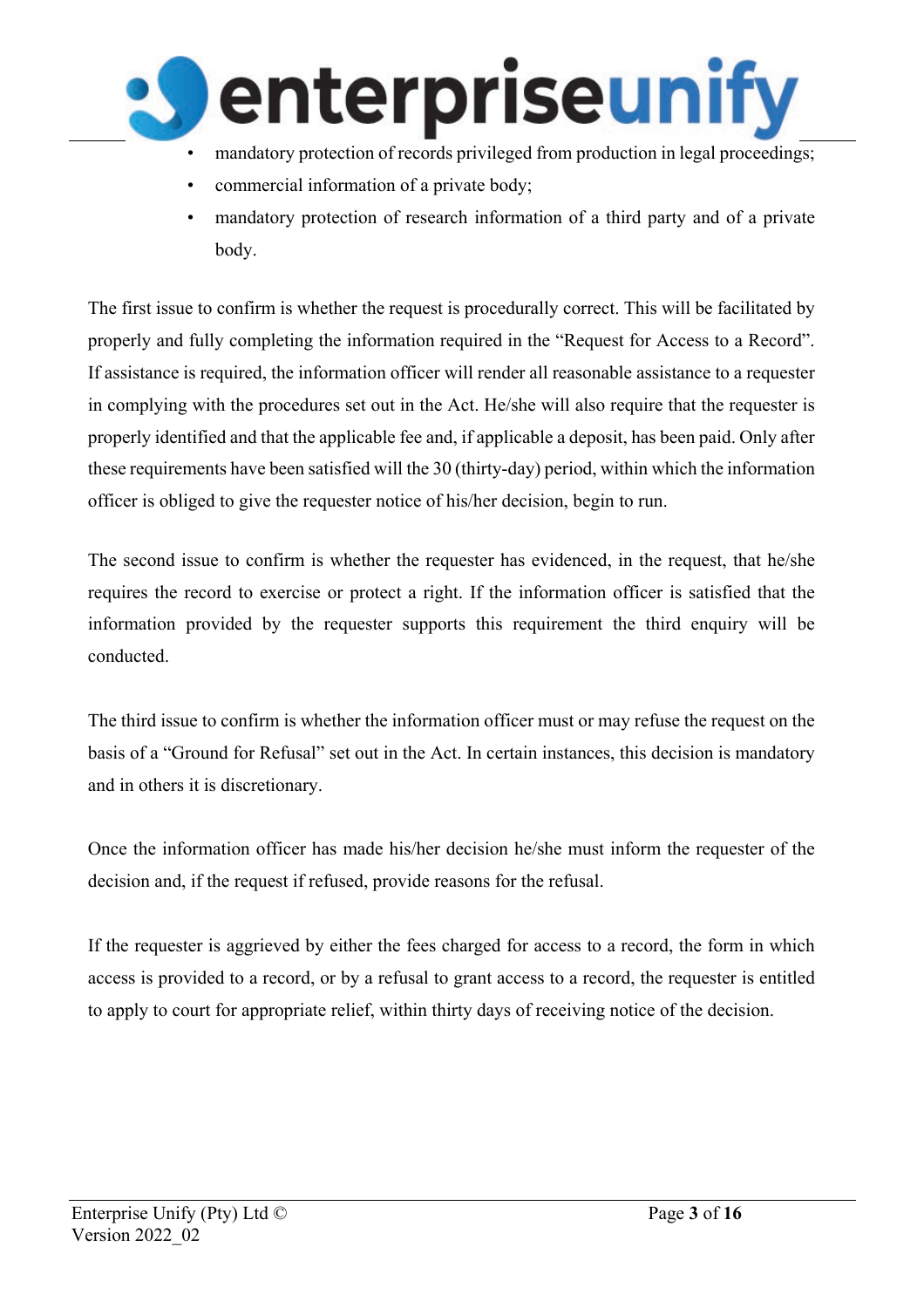

Enterprise Unify Proprietary Limited endorses the object of the Act, which is to give effect to the constitutional right of access to information, subject to justifiable limitations. The manual is intended to assist requesters in exercising this right.

# **INFORMATION REQUIRED UNDER SECTION 51(1)(a)**

| <b>Information Officer</b> | Mr. S van der Merwe             |
|----------------------------|---------------------------------|
| <b>Postal Address</b>      | P.O Box 413849, Craighall, 2024 |
| <b>Registered Address</b>  | Katherine & West                |
|                            | 114 West Street                 |
|                            | Unit 28, Level 4                |
|                            | Sandton                         |
|                            | 2021                            |
| Tel. No                    | $(+27)$ 11 5068600              |
| eMail Address              | $info@$ enterpriseunify.com     |

# **DESCRIPTION OF GUIDE REFERRED TO IN SECTION 10: SECTION 51(1)(b)**

A Guide has been compiled in terms of section 10 of the Act by the Human Rights Commission. It contains information required by a person wishing to exercise any right contemplated by the Act. It is available in all of the official languages.

The Guide is available for inspection, inter alia, at the office of the offices of the Human Rights Commission at –

- Street Address: 27 Stiemens Street, Braamfontein, 2198
- Website: [www.sahrc.org.za](http://www.sahrc.org.za/)

## **VOLUNTARY DISCLOSURE**

In terms of section 52(1), Enterprise Unify Proprietary Limited may make certain categories of records automatically available without the requester having to request access in terms of the Act. These would include –

- Reports
- Other literature intended for public viewing
- Public customer information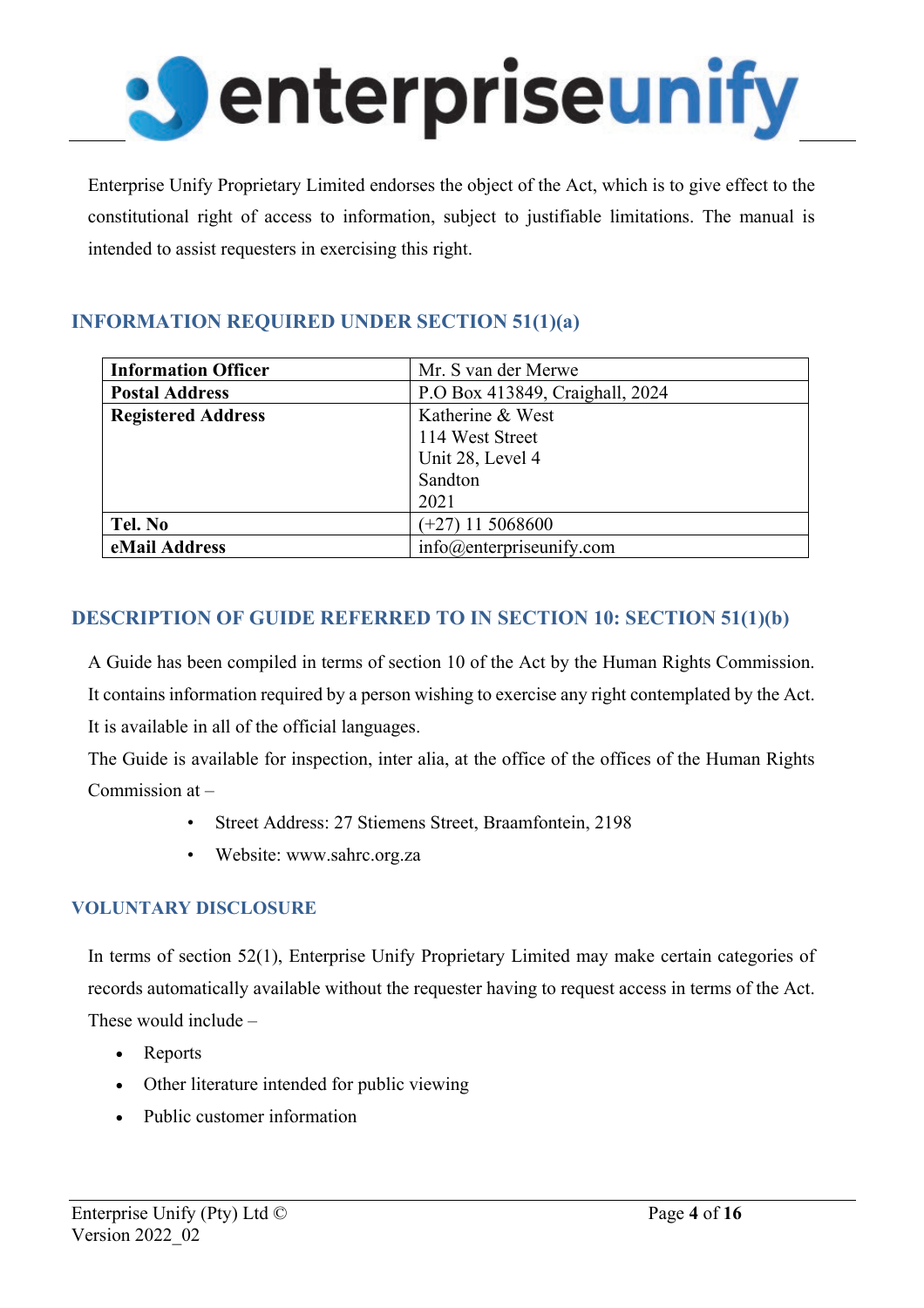

If the requester believes that any other statutory instrument allows access to a record this should be referred to the information officer who will within a reasonable period (not being more than 10 (ten) days, consider a request in the light thereof.

# **RECORDS AVAILABLE IN TERMS OF OTHER LEGISLATION: SECTION 51(1)(d)**

Records available in terms of other legislation are as follows –

- Basic Conditions of Employment No. 75 of 1997
- Bills of Exchange Act No. 34 of 1964
- Broad Based Black Economic Empowerment Act No. 53 of 2003
- Companies Act No. 71 of 2008
- Compensation for Occupational Injuries and Health Diseases Act No. 130 of 1993
- Competition Act No. 89 of 1998
- Consumer Affairs (Unfair Business Practices) Act No. 71 of 1988
- Consumer Protection Act No. 68 of 2008
- Copyright Act No. 98 of 1978
- Credit Agreements Act No. 75 of 1980
- Currency and Exchanges Act No. 9 of 1933
- Customs and Excise Act No. 91 of 1964
- Employment Equity Act No. 55 of 1998
- Electronic Communications Act No. 36 of 2005
- Electronic Communications and Transactions Act No. 25 of 2002
- Finance Act No. 35 of 2000
- Financial Intelligence Centre Act No. 38 of 2001
- General Pensions Act No. 29 of 1979
- Harmful Business Practices Act No. 23 of 1999
- Import and Export Control Act No. 45 of 1963
- Income Tax Act No. 95 of 1967
- Insider Trading Act No. 135 of 1998
- Insolvency Act No. 24 of 1936
- Intellectual Property Laws Amendments Act No. 38 of 1997
- Labour Relations Act No. 66 of 1995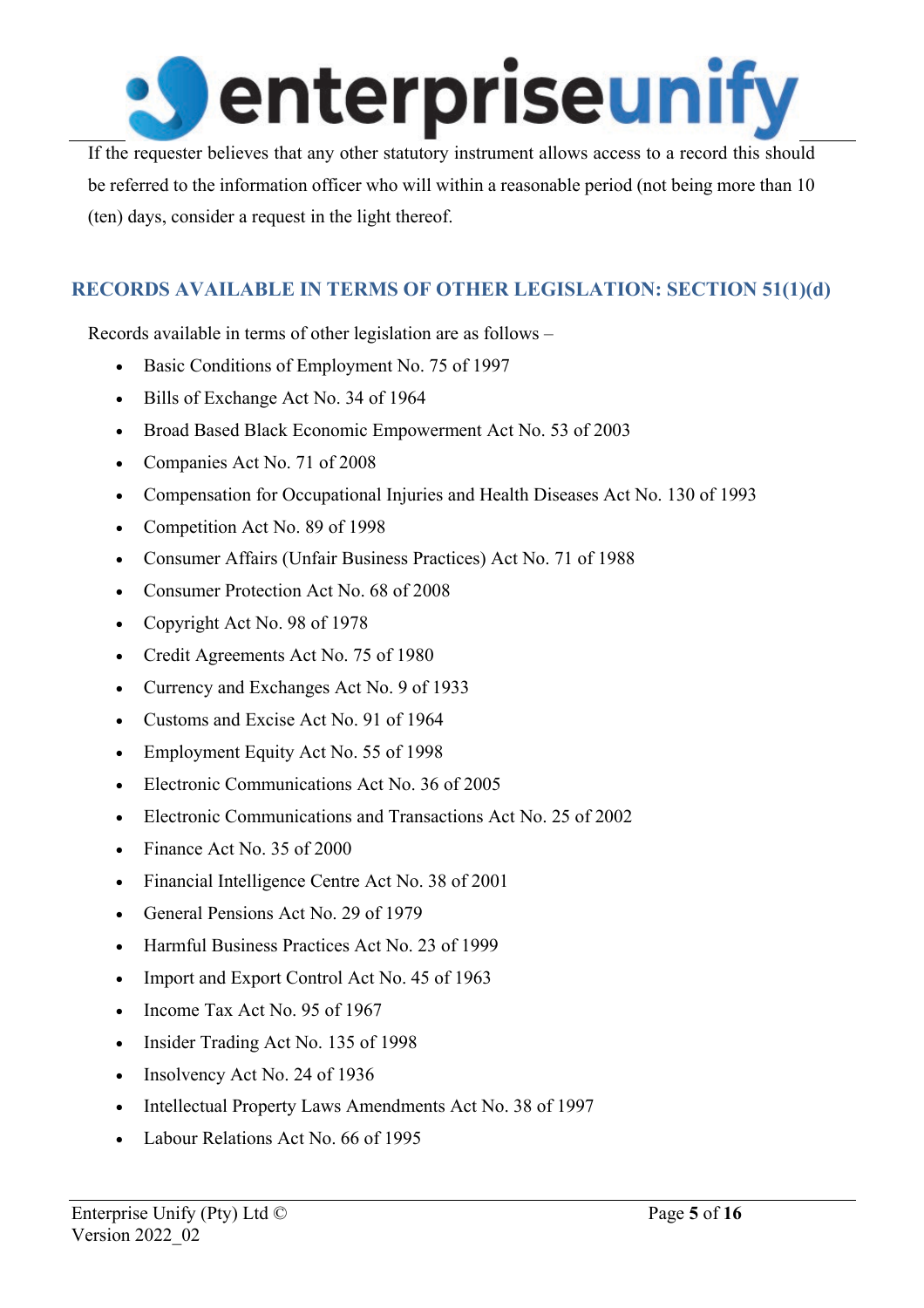

- Long Term Insurance Act No. 52 of 1998
- Medical Schemes Act No. 131 of 1998
- Municipal Finance Management Act No. 56 of 2003
- National Building Regulations and Building Standards Act No. 103 of 1977
- National Credit Act No. 34 of 2005
- National Environmental Management: Waste Act No. 59 of 2008
- Occupational Health & Safety Act No. 85 of 1993
- Patents Act No. 57 of 1978
- Pension Funds Act No. 24 of 1956
- Post Office Act No. 44 of 1958
- Price Control Amendment Act, No. 80 of 1967
- Prescribed Rate of Interest Act No. 55 of 1975
- Prevention and Combating of Corrupt Activities Act No. 12 of 2004
- Promotion of Access to Information Act No. 2 of 2000
- Protected Disclosures Act No. 26 of 2000
- Protection of Businesses Act No. 99 of 1978
- Public Finance Management Act No. 1 of 1999
- Regional Services Councils Act No. 109 of 1985
- Regulation of Interception of Communications and Provision of Communication Related Information Act No. 70 of 2002
- SA Reserve Bank Act No. 90 of 1989
- Second Hand Goods Act No. 23 of 1955
- Sale and Services Matters Act No. 25 of 1964
- Securities Services Act No. 36 of 2004
- Securities Transfer Tax Act No. 25 of 2007
- Securities Transfer Tax Administration Act No. 26 of 2007
- Short Term Insurance Act No. 53 of 1998
- Skills Development Levies Act No. 9 of 1999
- Skills Development Act No. 97 of 1998
- Stamp Duties Act No. 77 of 1968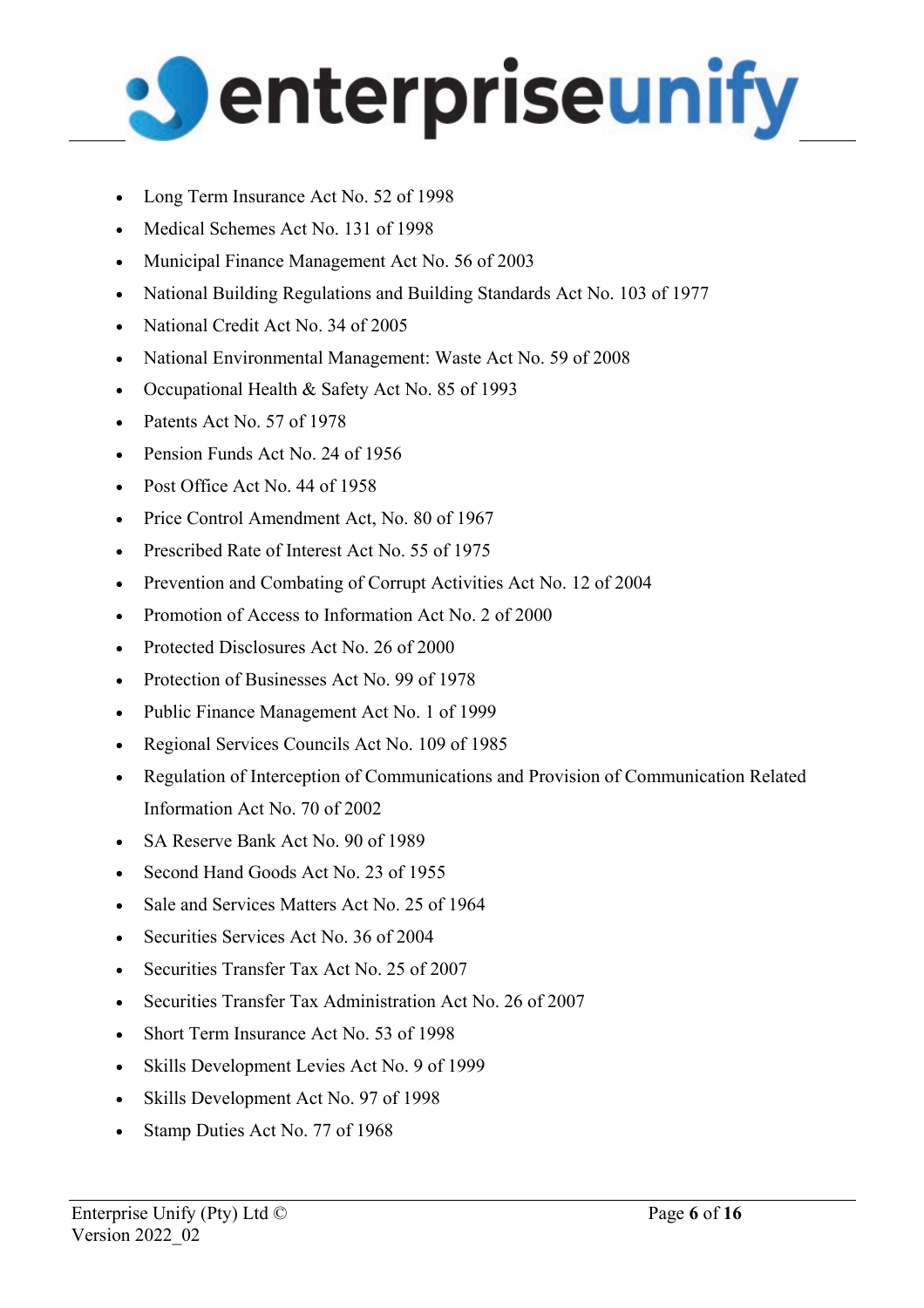

- Stock Exchange Control Act No. 1 of 1985
- Tax on Retirement Funds Act No. 38 of 1996
- Trade Practices Act No. 76 of 1976
- Trade Marks Act No. 194 of 1993
- Uncertificated Securities Tax Act No. 31 of 1998
- Unemployment Contributions Act No. 4 of 2002
- Unemployment Insurance Act No. 63 of 2001
- Value Added Tax Act No. 89 of 1991

# **SUBJECTS AND CATEGORIES OF RECORDS HELD: SECTION 51(1)(e)**

## **1. Companies Act Records**

- Documents of incorporation
- Memorandum and Articles of Association
- Memorandum of Incorporation
- Minutes of Board of Directors meetings
- Records relating to the appointment of directors/ auditor/ secretary/public officer and other officers
- Share Register and other statutory registers

## **2. Financial Records**

- Annual Financial Statements
- Tax Returns
- Accounting Records
- Banking Records
- Bank Statements
- Paid Cheques
- Electronic banking records
- Asset Register
- Rental Agreements
- **Invoices**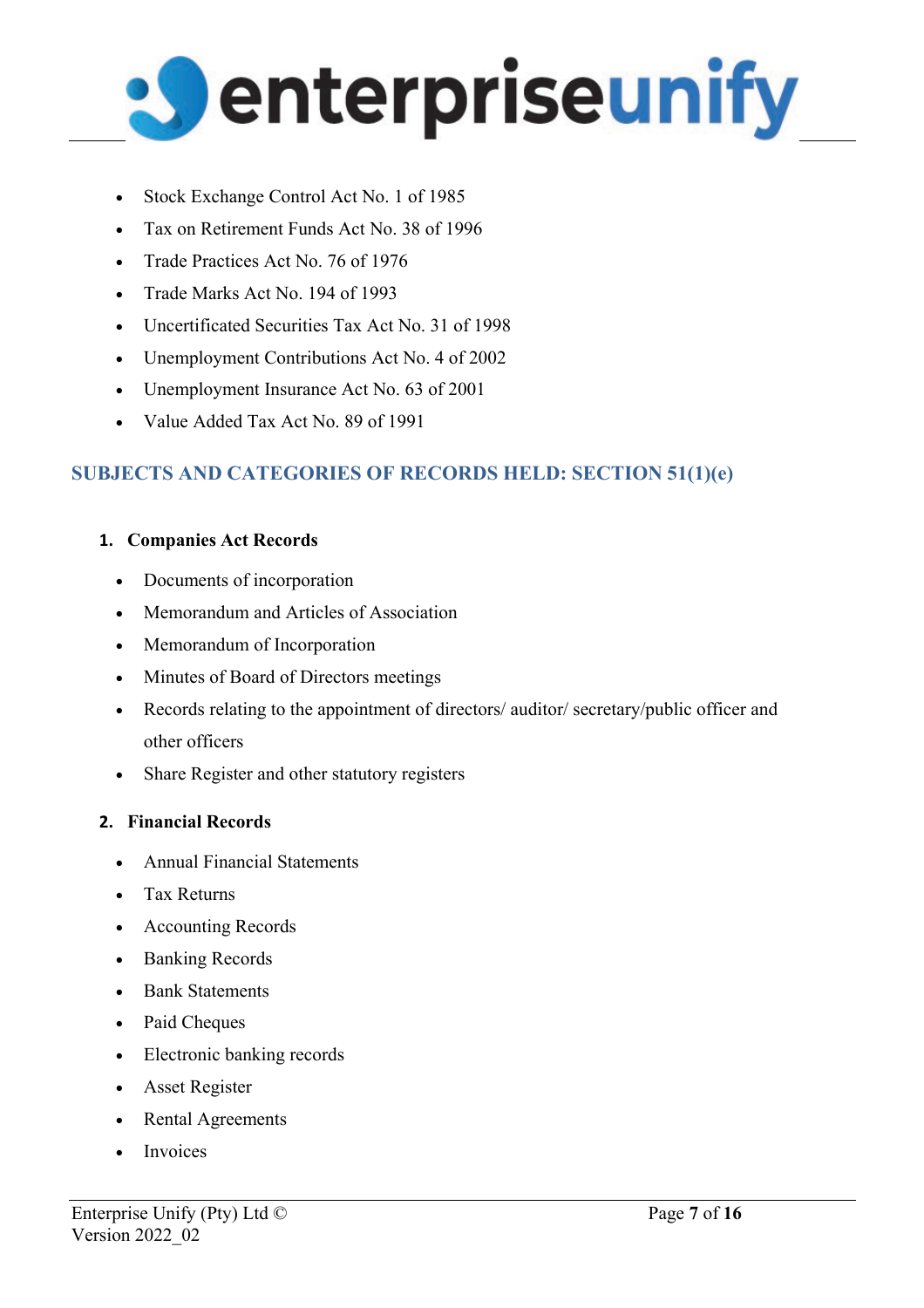

## **3. Income Tax Records**

- SITE
- PAYE
- Documents issued to employees for income tax purposes
- Records of payments made to SARS on behalf of employees
- VAT
- Regional Services Levies
- Skills Development Levies
- UIF
- Workmen's Compensation

## **4. Personnel Documents and Records**

- Employment contracts
- Employment Equity Plan
- Medical Aid records
- Pension Fund records
- Disciplinary records
- Salary records
- SETA records
- Disciplinary code
- Leave records
- Training records
- Training Manuals

## **5. Intellectual Property**

- **Trademarks**
- Copyright
- Licenses

## **6. Marketing and Sales**

- Market information
- Public customer information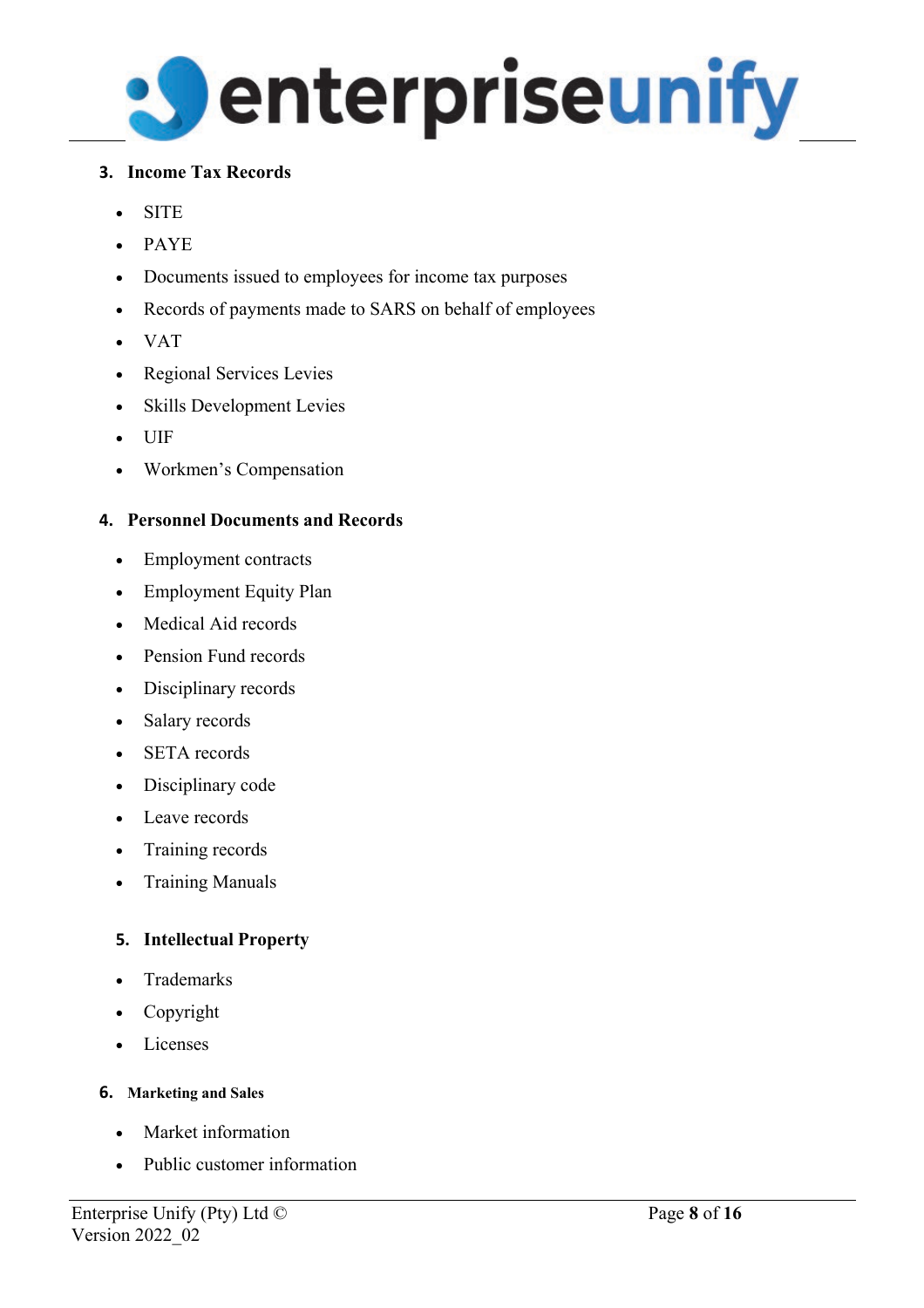

- Product brochures
- Owner manuals
- Product sales records
- Marketing strategies

# **7. Immovable and Moveable Property**

- Agreements for leased property by the Company
- Leases in respect of vehicles
- Office equipment leases

## **8. Insurance**

• Insurance policies

# **9. Software**

- Software licenses
- Software agreements
- Software library

# **DETAIL ON HOW TO MAKE A REQUEST FOR ACCESS: SECTION 51(e)**

- The requester must complete Annexure A and submit this form together with a request fee, to the information officer of the private body.
- The form must be submitted to the information officer of the private body at his/her address, fax number, or electronic mail address
- The form must:-

provide sufficient particulars to enable the information officer of the private body to identify the record/s requested and to identify the requester, indicate which form of access is required, specify a postal address or fax number of the requester in the Republic, identify the right that the requester is seeking to exercise or protect, and provide an explanation of why the requested record is required for the exercise or protection of that right, if in addition to a written reply, the requester wishes to be informed of the decision on the request in any other manner, to state that manner and the necessary particulars to be informed in the other manner, if the request is made on behalf of another person, to submit proof of the capacity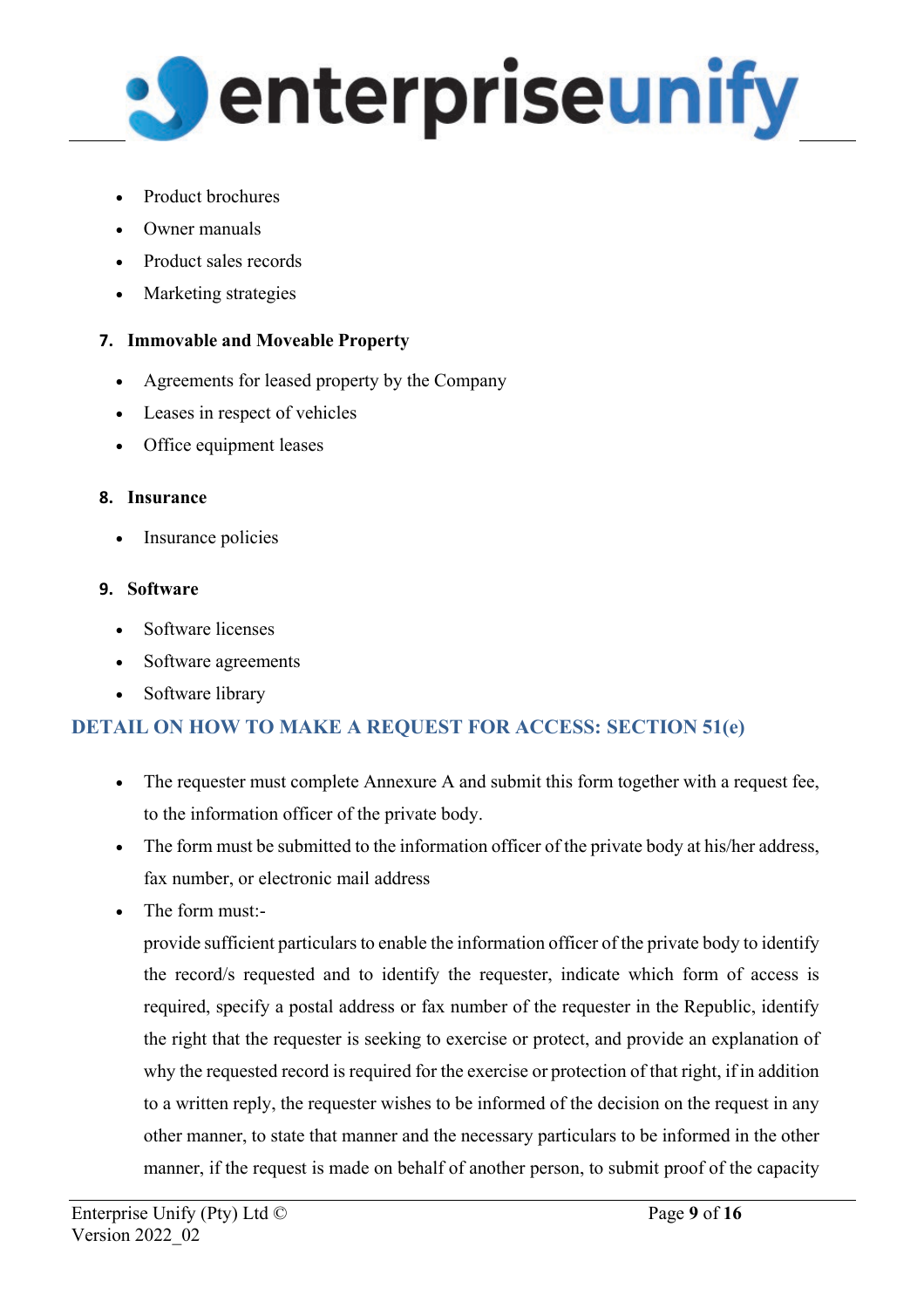

in which the requester is making the request, to the reasonable satisfaction of the information officer of the private body.

## **THE LATEST NOTICE IN TERMS OF SECTION 52(2) (IF ANY)**

At this stage no notice(s) has/have been published on the categories of records that are automatically available without a person having to request access in terms of PAIA.

## **PRESCRIBED FEES IN TERMS OF SECTION 54(1)**

In terms of section 54(1) of the Act the head of a private body (or by implication its information officer) is not obliged to process the request until the prescribed request fee (currently R50.00 (fifty rand)) has been paid. Unless and until the fee or any deposit that the requester is required to pay in terms of the Act, and all other procedural requirements have been complied with the 30 (thirty day) period allowed for the information officer to consider, the request shall not commence.

A schedule of the prescribed fees may be obtained by viewing regulation R187 on the South African Human Rights Commission's website at [www.sahrc.org.za.](http://www.sahrc.org.za/) As at the date of publication of this manual, the fees are as set out in Annexure B.

## **COPIES OF THIS MANUAL**

Copies of this manual are obtainable in hardcopy from the premises of Enterprise Unify Proprietary Limited, and in electronic format by return email addressed to  $inf_0(\omega)$  enterpriseunify.com. The following reference must be inserted in the subject line of the email "Request for Manual".

This manual will be published as required by the Act.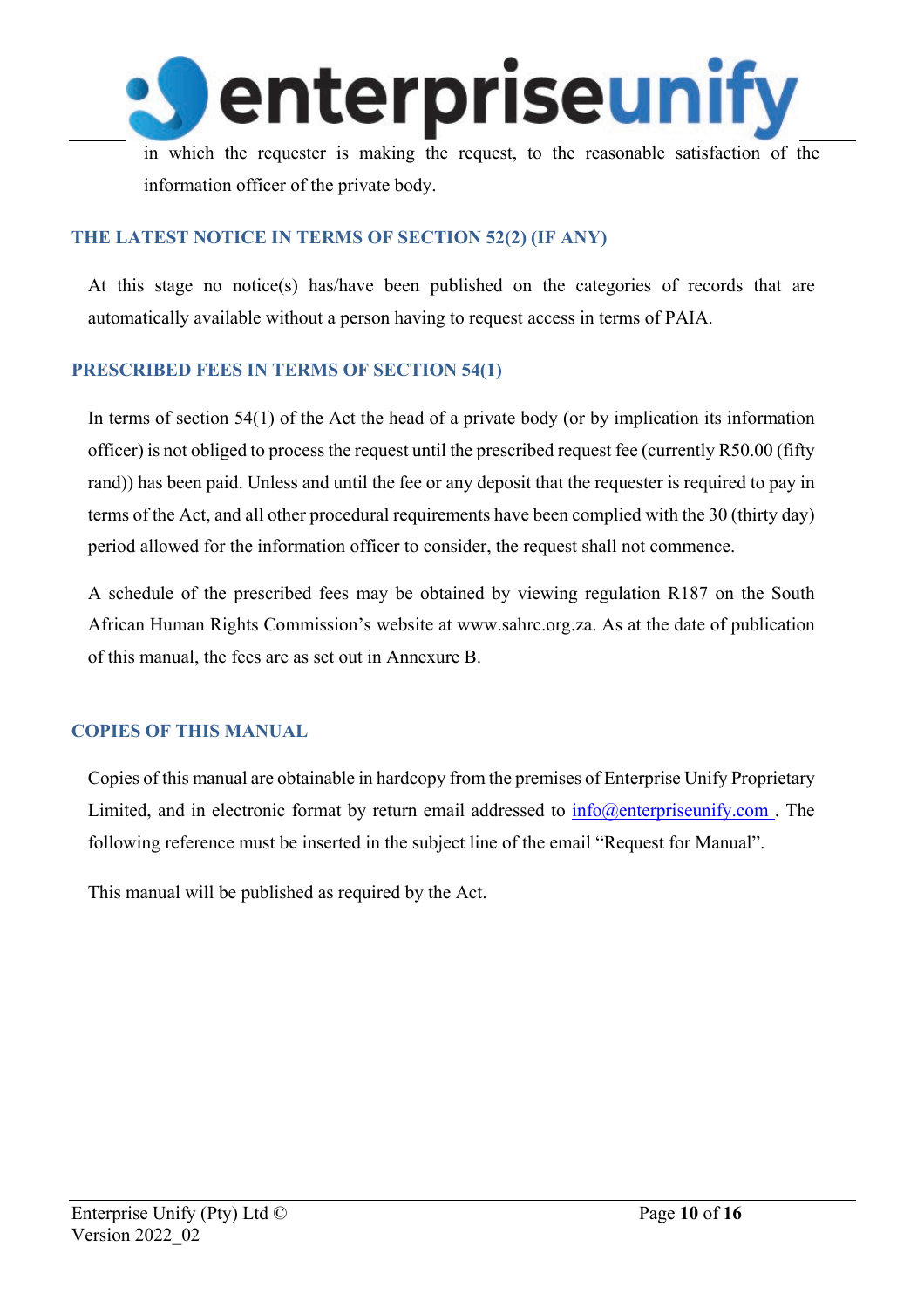

# **ANNEXURE A**

## **SECTION 53(1) OF THE ACT**

### *FORM FOR APPLICATION OF INFORMATION REQUEST FOR ACCESS TO RECORD OF PRIVATE BODY*

### **A. Particulars of Private Body**

[Full registered name of company] **Information Officer**

Attention: [name]

**Postal Address**: [address]

**Street Address**: [address]

**Tel. No.**: [number]

**Fax. No.**: [number]

**Email address**: [address]

#### **B. Particulars of Person requesting access to the Record**

*a) The particulars of the person who requests access to the record must be given below.*

*b) The address and contact number in the Republic of South Africa to which the information is to be send must be given.*

*c) Proof of the capacity in which the request is made, if applicable, must be attached.*

| Full Name of Entity (if juristic person):                                                                                     | <u> Alexandria de la contrada de la contrada de la contrada de la contrada de la contrada de la contrada de la c</u>                                                                                                          |                         |  |  |  |  |
|-------------------------------------------------------------------------------------------------------------------------------|-------------------------------------------------------------------------------------------------------------------------------------------------------------------------------------------------------------------------------|-------------------------|--|--|--|--|
| Identity Number (if natural person):                                                                                          |                                                                                                                                                                                                                               |                         |  |  |  |  |
| Registration Number (if juristic person):                                                                                     |                                                                                                                                                                                                                               |                         |  |  |  |  |
| Postal Address:                                                                                                               |                                                                                                                                                                                                                               |                         |  |  |  |  |
| Contact Number:                                                                                                               |                                                                                                                                                                                                                               | (landline) (cell phone) |  |  |  |  |
| Email Address:                                                                                                                | the control of the control of the control of the control of the control of the control of the control of the control of the control of the control of the control of the control of the control of the control of the control |                         |  |  |  |  |
| Capacity in which request is made, when made on behalf of another person:<br><u> 1989 - Johann Barbara, martin da kasar A</u> |                                                                                                                                                                                                                               |                         |  |  |  |  |
|                                                                                                                               |                                                                                                                                                                                                                               |                         |  |  |  |  |
|                                                                                                                               |                                                                                                                                                                                                                               |                         |  |  |  |  |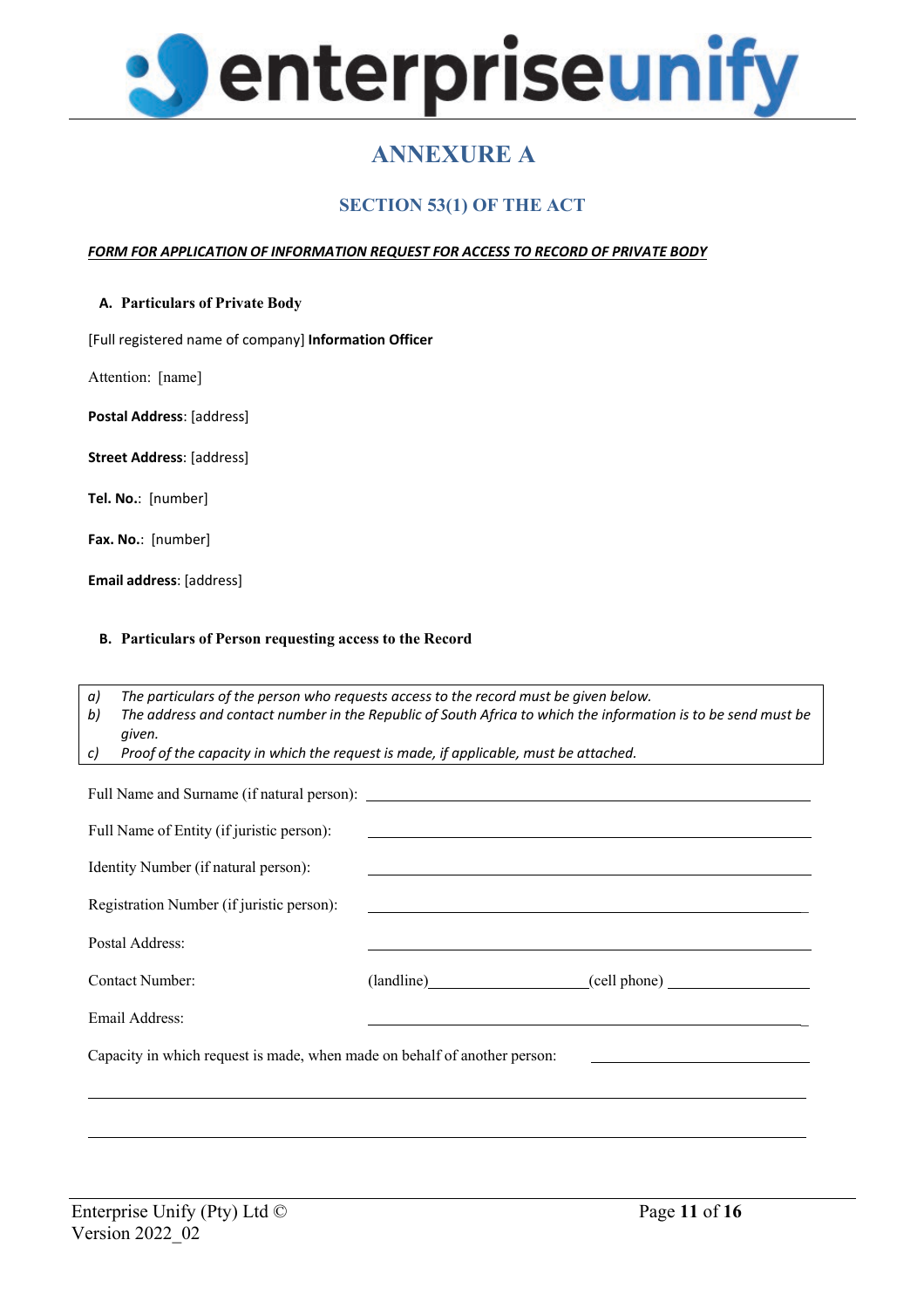

#### **C. Particulars of Person on whose behalf request is made**

This section must be completed ONLY if a request for information is made on behalf of another person. If the request is made on behalf of another person, to submit proof of the capacity in which the requester is making the request, to *the reasonable satisfaction of the information officer of the private body.*

Full Names and Surname:

Identity Number:

### **D. Particulars of Record**

- *a) Provide full particulars of the record to which access is requested, including the reference number if that is known to you, to enable the record to be located.*
- b) If the provided space is inadequate, please continue on a separate piece of paper and attach it to this form. The *requester must sign all the additional pages.*

Description of record or relevant part of the record:

Reference number, if available:

Any further particulars of record:

#### **E. Fees**

- a) A request for access to a record, other than a record containing personal information about yourself, will be *processed only after a request fee has been paid.*
- *b) You will be notified of the amount required to be paid as the request fee.*
- *c) The fee payable for access to a record depends on the form in which access is required and the reasonable time required to search for and prepare a record.*
- *d) If you qualify for exemption of the payment of any fee, please state the reason for exemption.*

Reason for exemption from payment of fees: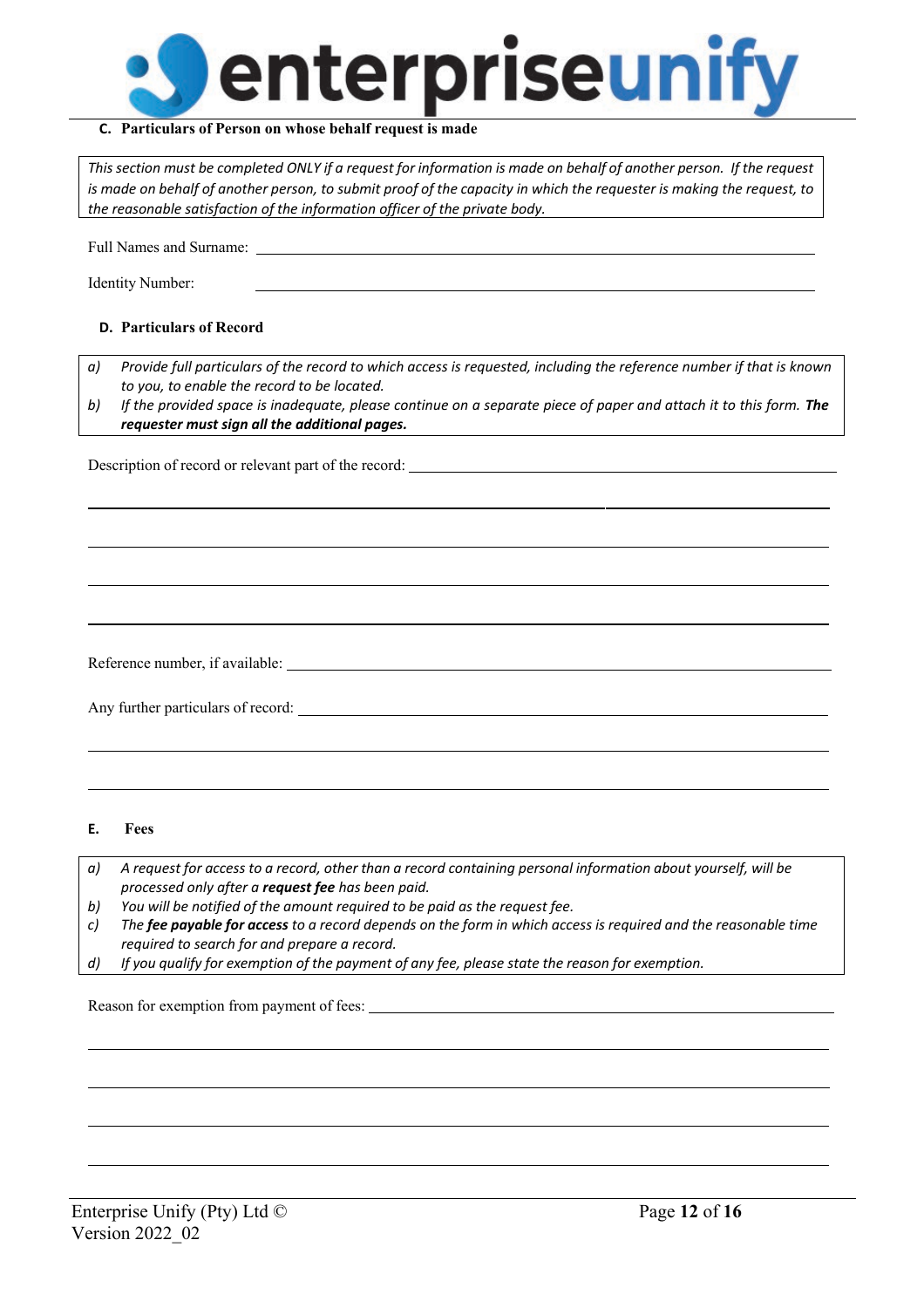

### **F. Form of access to Record**

If you are prevented by a disability from reading, viewing or listening to the record in the form of access provided for in 1 to 4 hereunder, state your disability and indicate in which form the record is required.

| Disability:                                                                                                                                                                                                                                                                                                                                                                                                 | Form in which record is required:          |  |  |  |  |  |
|-------------------------------------------------------------------------------------------------------------------------------------------------------------------------------------------------------------------------------------------------------------------------------------------------------------------------------------------------------------------------------------------------------------|--------------------------------------------|--|--|--|--|--|
| Mark the appropriate box with an $X$<br>NOTES:                                                                                                                                                                                                                                                                                                                                                              |                                            |  |  |  |  |  |
| a) Compliance with your request in the specified form may depend on the form in which the record is available.<br>b) Access in the form requested may be refused in certain circumstances. In such a case you will be informed if<br>access will be granted in another form.<br>c) The fee payable for access to the record, if any, will be determined partly by the form in which access is<br>requested. |                                            |  |  |  |  |  |
| If the record is in written or printed form:<br>1.                                                                                                                                                                                                                                                                                                                                                          | Inspection of record *<br>Copy of record * |  |  |  |  |  |
| If record consists of visual images: (this includes photographs, slides, video recordings, computer-generated<br>2.<br>images, sketches, etc.):<br>Transcription of the images *<br>Copy of the images *<br>View the images *                                                                                                                                                                               |                                            |  |  |  |  |  |
| If record consists of recorded words or information which can be reproduced in sound:<br>3.                                                                                                                                                                                                                                                                                                                 |                                            |  |  |  |  |  |
| Listen to the soundtrack *<br>(written or printed document)<br>(audio cassette)                                                                                                                                                                                                                                                                                                                             | Transcription of soundtrack *              |  |  |  |  |  |
| If record is held on computer or in an electronic or machine-readable form:<br>4.                                                                                                                                                                                                                                                                                                                           |                                            |  |  |  |  |  |
| Printed copy of record *<br>Printed copy of information derived from the record *                                                                                                                                                                                                                                                                                                                           |                                            |  |  |  |  |  |
| Copy in computer readable form *<br>(compact disc)                                                                                                                                                                                                                                                                                                                                                          |                                            |  |  |  |  |  |
| * If you requested a copy or transcription of a record (above), do you wish the copy or transcription to be posted to<br>you? Postage is payable.<br><b>YES</b><br>NO.                                                                                                                                                                                                                                      |                                            |  |  |  |  |  |

### **G. Particulars of right to be exercised or protected**

If the provided space is inadequate, please continue on a separate piece of paper and attach it to this form. The *requester must sign all the additional pages.*

Indicate which right is to be exercised or protected: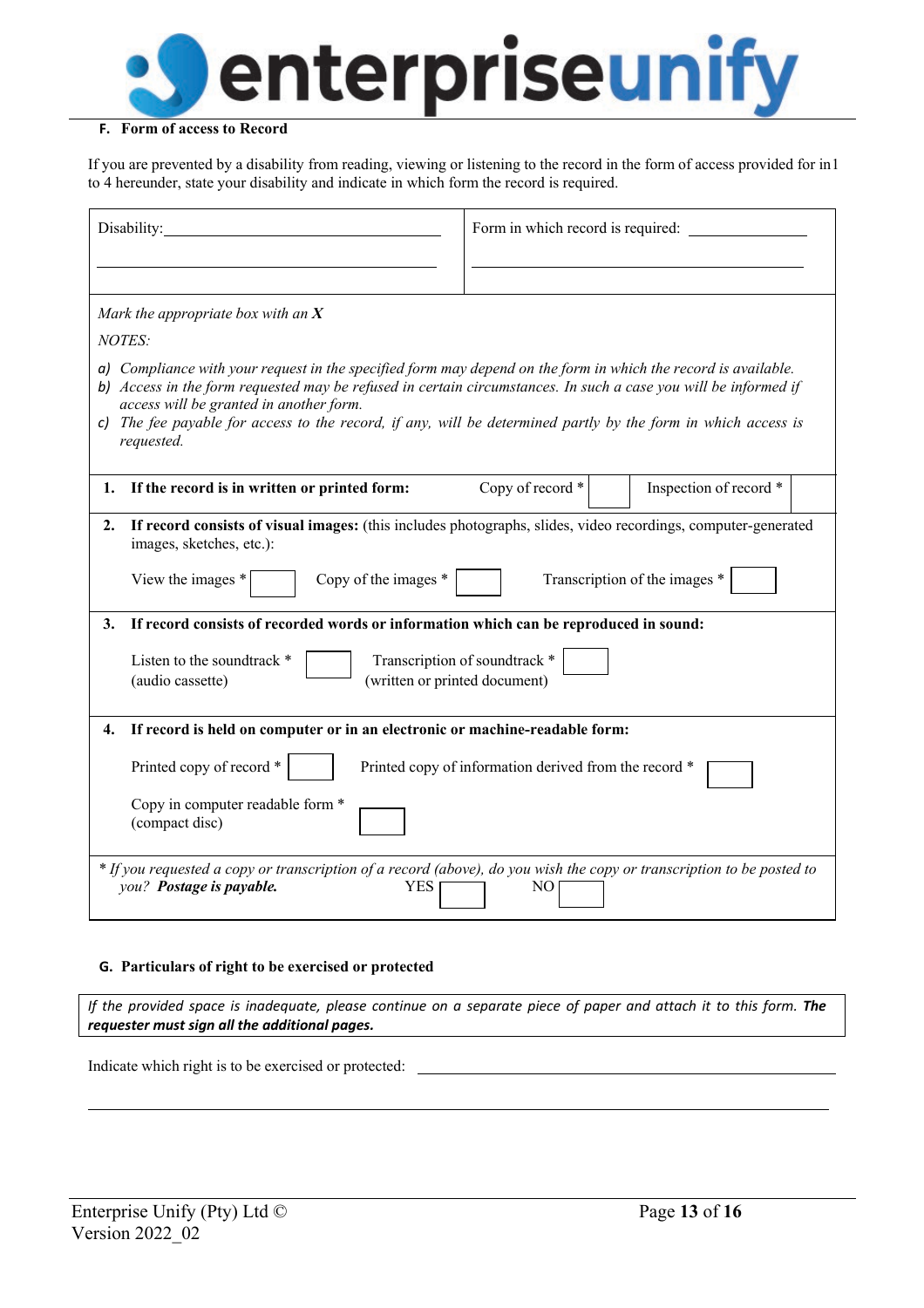

Explain why the record requested is required for the exercise or protection of the aforementioned right:

#### **H. Notice of decision regarding request for access**

You will be notified in writing whether your request has been approved / denied. If you wish to be informed in another *manner, please specify the manner and provide the necessary particulars to enable compliance with your request.*

How would you prefer to be informed of the decision regarding your request for access to the record?

Signed at this day of 20

Signature of Requester / Person on whose behalf Request is made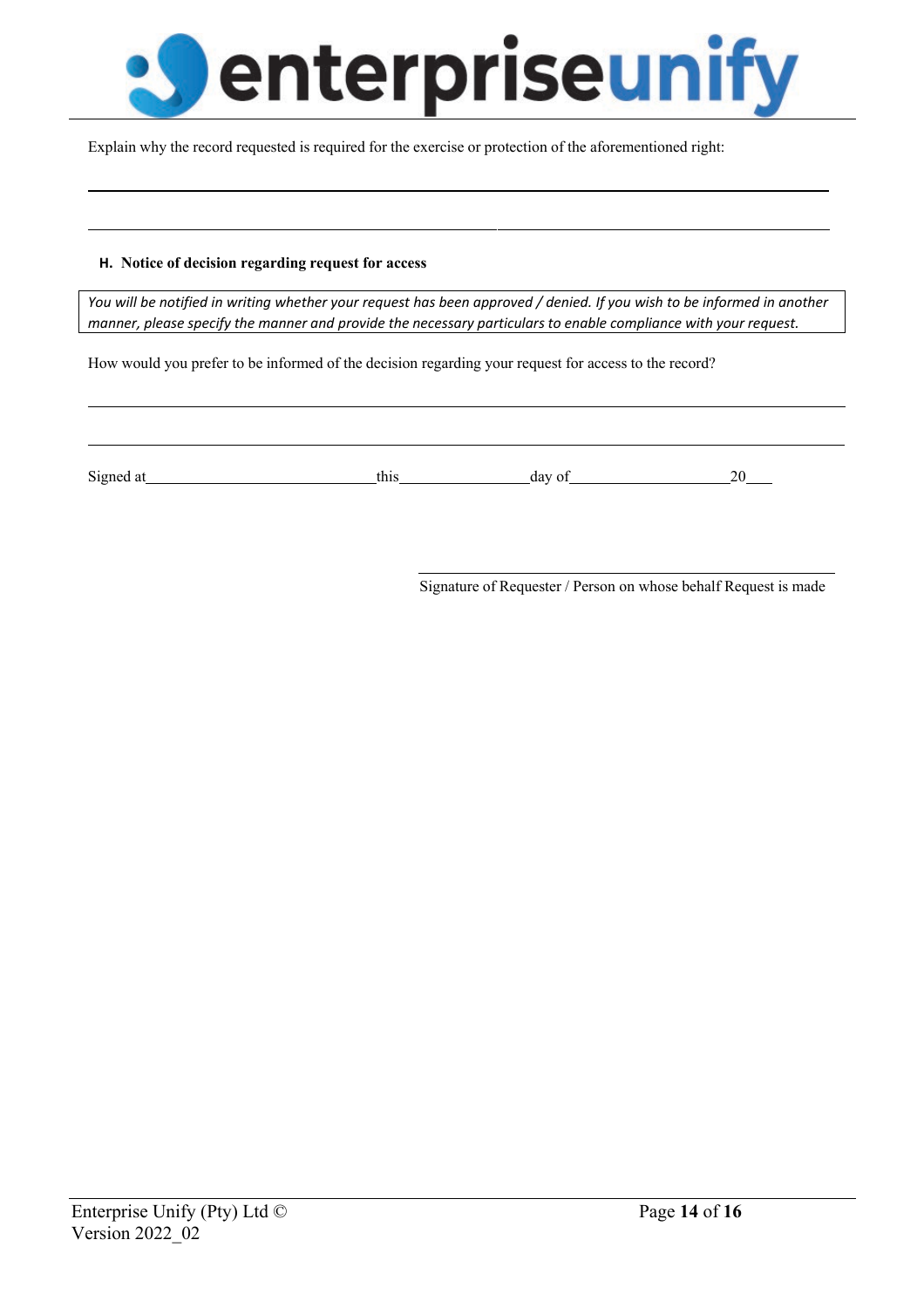

### **FEES**

All prices listed below are exclusive of value added tax as set out in the Value Added Tax Act, No. 89 of 1991.

## **SECTION 54(7) OF THE ACT**

The request fee payable by a requester, other than a personal requester (i.e. a person seeking access to records that contain their personal information), is R50.00 (fifty rand)

The fee for a copy of the manual is R2.10 (two rand, ten cents) for every photocopy of an A4-size page or part thereof.The actual postage is payable when a copy of a record must be posted to a requester.

For the purposes of section  $54(2)$  of the Act –

- six hours as the hours to be exceeded before a deposit is payable.
- the third of the access fee is payable as a deposit by the requester.

The access fees are –

| For every photocopy of an A4-size page or part thereof              | R 2.10              |
|---------------------------------------------------------------------|---------------------|
| For every printed copy of an A4-size page or part thereof held on a |                     |
| computer or in electronic or machine-readable form                  | R <sub>1.75</sub>   |
| For a copy in a computer-readable form on compact disc              | R <sub>170.00</sub> |
| For a transcription of visual images, for an A4-size page or part   |                     |
| thereof                                                             | R70.00              |
| For a copy of visual images                                         | R90.00              |
| For a transcription of an audio record, for an A4-size page or part |                     |
| Thereof                                                             | R30.00              |
| For a copy of an audio record                                       | R50.00              |
| To search for and prepare the record for disclosure, for each       |                     |
| hour or part of an hour reasonably required for such search         |                     |
| and preparation                                                     | R640.00             |
|                                                                     |                     |